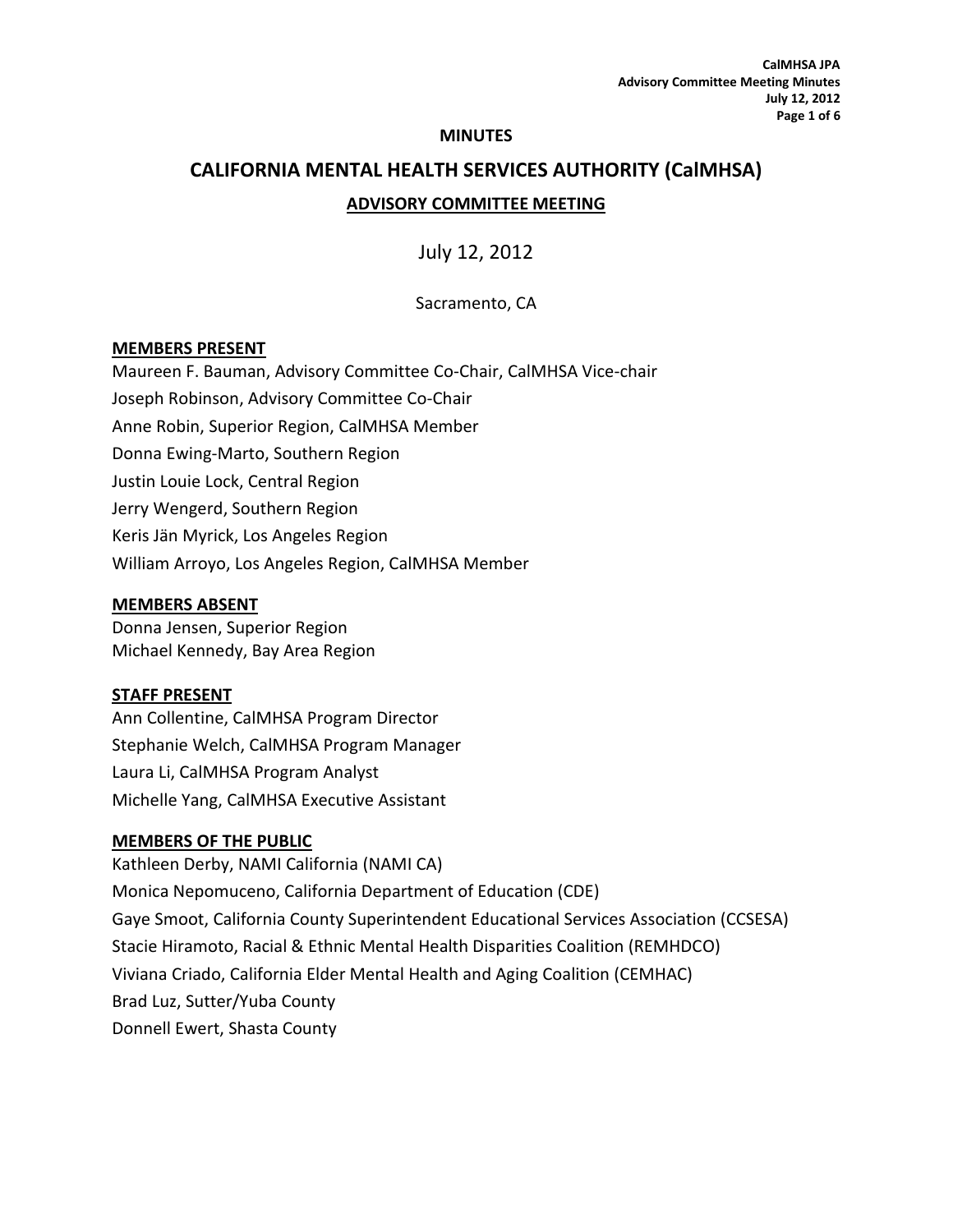## **1. Call to Order**

Co-Chair, Maureen Bauman, called the meeting to order at 2:49 p.m.

#### **2. Roll Call and Public Comment Instructions**

Co-Chair Bauman called on Laura Li, CalMHSA Staff, to take roll and established a quorum. Ms. Li then reviewed the public comment instructions.

#### **3. Approval of the Agenda as Posted (or Amended)**

Co-Chair Bauman entertained a motion for approval of the agenda.

| Action:        | Approval of the agenda as posted.    |  |  |  |  |  |
|----------------|--------------------------------------|--|--|--|--|--|
| <b>Motion:</b> | Keris Jän Myrick, Los Angeles Region |  |  |  |  |  |
| Second:        | <b>Anne Robin, Superior Region</b>   |  |  |  |  |  |

#### *Motion approved unanimously.*

#### **4. Consent Calendar**

Co-Chair Bauman asked if anyone wanted to pull an item from the consent calendar. Hearing none, she entertained a motion for approval of the consent calendar.

| <b>Action:</b> | Approval of the meeting minutes from the May 10, 2012 Advisory |  |  |  |  |  |  |  |  |  |
|----------------|----------------------------------------------------------------|--|--|--|--|--|--|--|--|--|
|                | <b>Committee Meeting</b>                                       |  |  |  |  |  |  |  |  |  |

*Motion: Anne Robin, Butte County Second: William Arroyo, Los Angeles County*

*Motion approved unanimously.*

**5. Draft Criteria for Plan Update to the Statewide Prevention and Early Intervention Implementation Work Plan**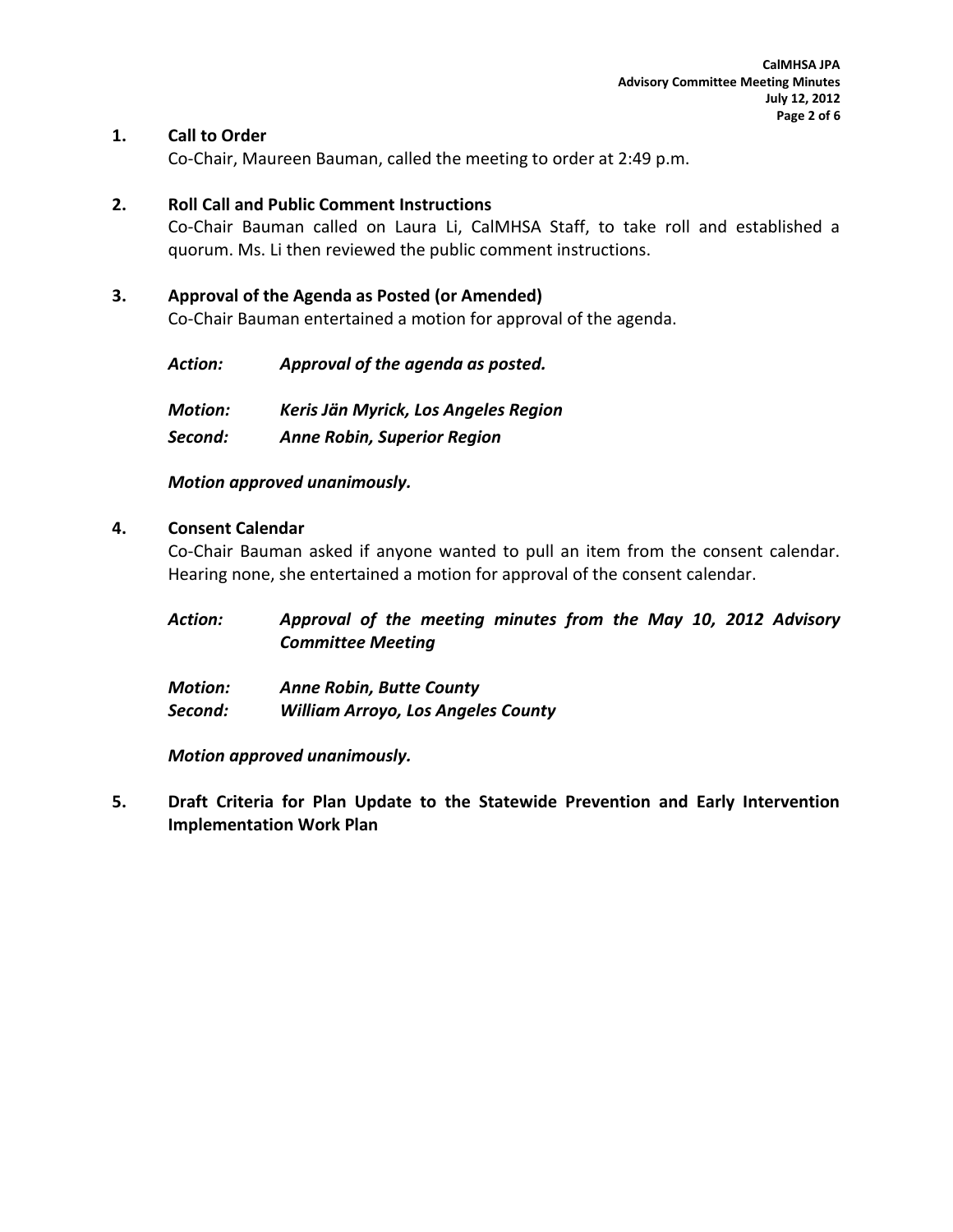Co-chair Bauman called on Ann Collentine, CalMHSA Program Director, to give an overview of the Work Plan Update. Ms. Collentine stated that the Work Plan has been posted for the 30-day public comment period and gave a brief overview of the principles of the Work Plan, stating that two new principles have been recommended by staff. Ms. Collentine asked the Advisory Committee to consider staff's recommendations in adopting the two additional principles.

Jerry Wengerd asked for examples of the two additional principles. Ms. Collentine gave an example of a county being able to self-sustain after CalMHSA funds are gone. Mr. Wengerd stated a concern, stating a need to make sure the increased funds for different projects will be needed and the project will be sustainable.

William Arroyo had a minor reservation, asking when there is an opportunity to expand, the possibility of expansion will be stronger in certain principles over others. Mr. Arroyo inquired about the decision of which principles should be the ones that guide the final decision of expansion.

*Public comment was heard from the following individual(s): Stacie Hiramoto, REMHDCO Viviana Criado,CEMHAC Kathleen Derby, NAMI California*

#### **6. MIG, Inc. Presentation and Feedback**

Co-chair Bauman called on Stephanie Welch, CalMHSA Program Manager, to give a short presentation about the contract with MIG, Inc. that will be used to address the need of improved communications within the state of California, due to the complexity and size of the 25 programs being implemented. At the June 14, 2012 CalMHSA Board Meeting, members approved staff's request for a sole source contract with marketing firm MIG, Inc., as they have extensive experience working with mental health organizations.

Ms. Welch provided some background of the process that has led up to the current status of the Communications Ad Hoc Committee, which is made up of small, medium, and large counties as well as stakeholder presence to provide direction and input on specific deliverables. Ms. Welch also described the objectives as well as the target audiences of this specific project, with three main groups of the Board of Supervisors and other decision makers, mental health, health, & other service providers and partners, and stakeholders & public.

Ms. Welch touched on the key objectives of the contract, emphasizing that Prevention and Early Intervention (PEI) programs do work, and result in better health outcomes, hence the need for statewide investments, which are the key to success. The proposed tools of this project are statewide brochures, regional fact sheets, and a website and/or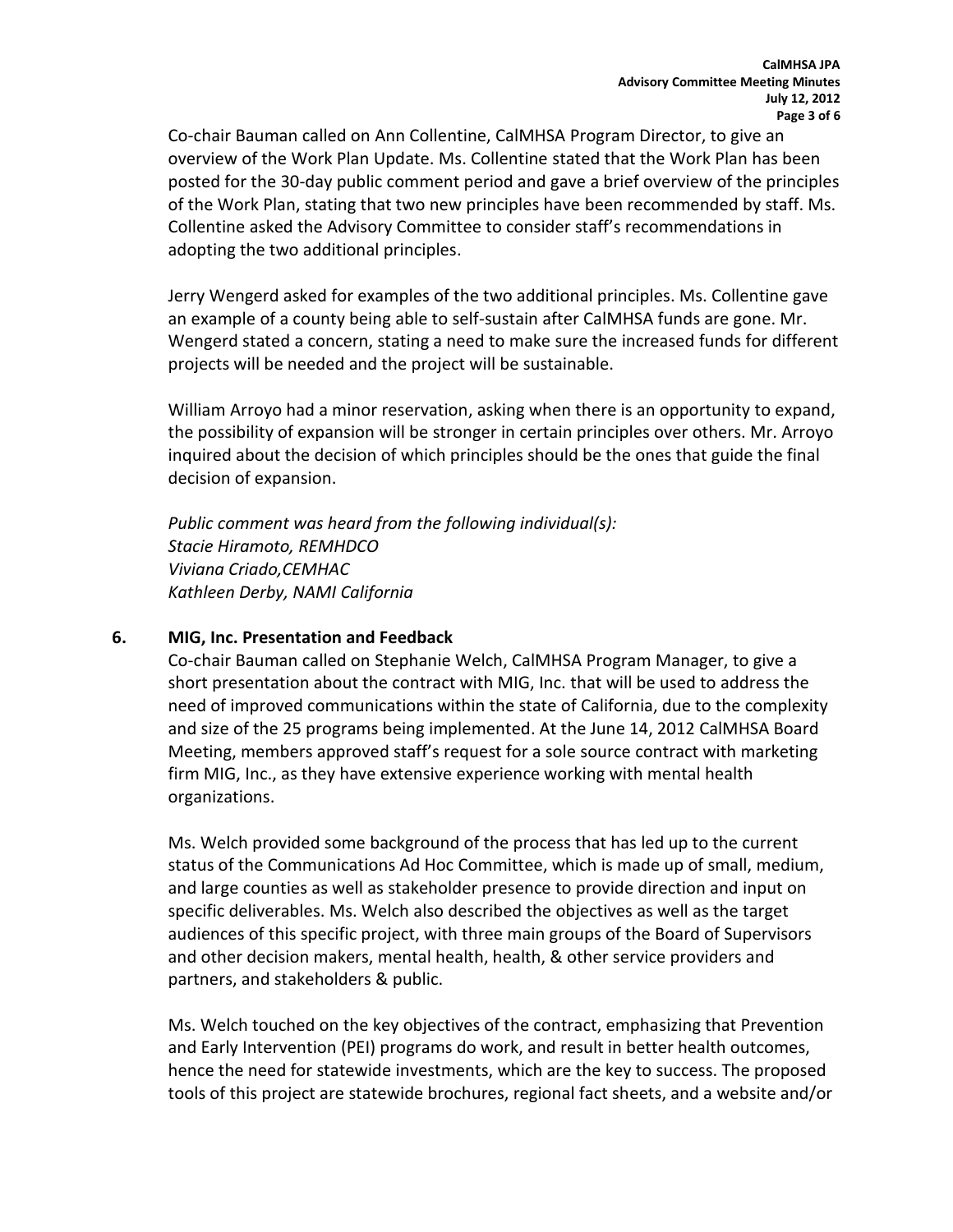local fact sheets. The project is taking a population-based approach, educating people about the value of learning about mental health.

Anne Robin asked if there had been any collection of data regarding the user satisfaction of other websites.

Keris Jän Myrick stated a need for intervention, as the public still saw the way MHSA dollars are being spent as very unconventional. It is still very hard for anyone not directly connected to the programs and funds to wrap their heads around the idea and methodology of the MHSA dollars' spending pattern. Ms. Jän Myrick asked how MIG, Inc. will anticipate marketing and communications campaign to address the disconnect between the public and the people working with MHSA dollars. Ms. Welch stated the focus of the project will be on the outcomes, but will also be considering what the public values and sees.

Jerry Wengerd asked for a detailed description of the brochures. Ms. Welch stated that it will look like a booklet that has the capability of using inserts for local information. Each county or region will be receiving brochures according to population size, and will have a shelf life of two to three years.

William Arroyo asked Ms. Welch if the messages being sent out were being tested and checked with the target audience it is proposed to reach. Carie DeRuiter, from MIG, Inc., stated the firm has been checking periodically and consistently. Dr. Arroyo stated any messages being developed for officials should be check with them before being finalized.

Joseph Robinson, Co-chair of the Advisory Committee, stated that the Communications Ad Hoc Committee has met once for one hour and many topics have come up to discuss and develop. Co-chair Robinson stated he is acting as the liaison to the Ad Hoc Committee as the representative of the broader stakeholder group.

Mr. Wengerd stated his county has boxes of brochures from previous time that are sitting in storage, not being used, and asked if a part of the plan included additional languages other than English. Ms. Welch stated the contracting process has not been completed at this time, so exact number of additional languages is unknown, but Spanish is at the top of the list.

Dr. Arroyo asked if a budget that pertains to each of the proposed communications tools can be developed, so any further work is more focused on each tool. Ms Welch responded, saying the budget is present in that form at the contract level as of now.

Co-chair Robinson asked if it would be possible to design tools that will be applicable to each of the target audiences. Ms. Collentine spoke, stating the project is still in a very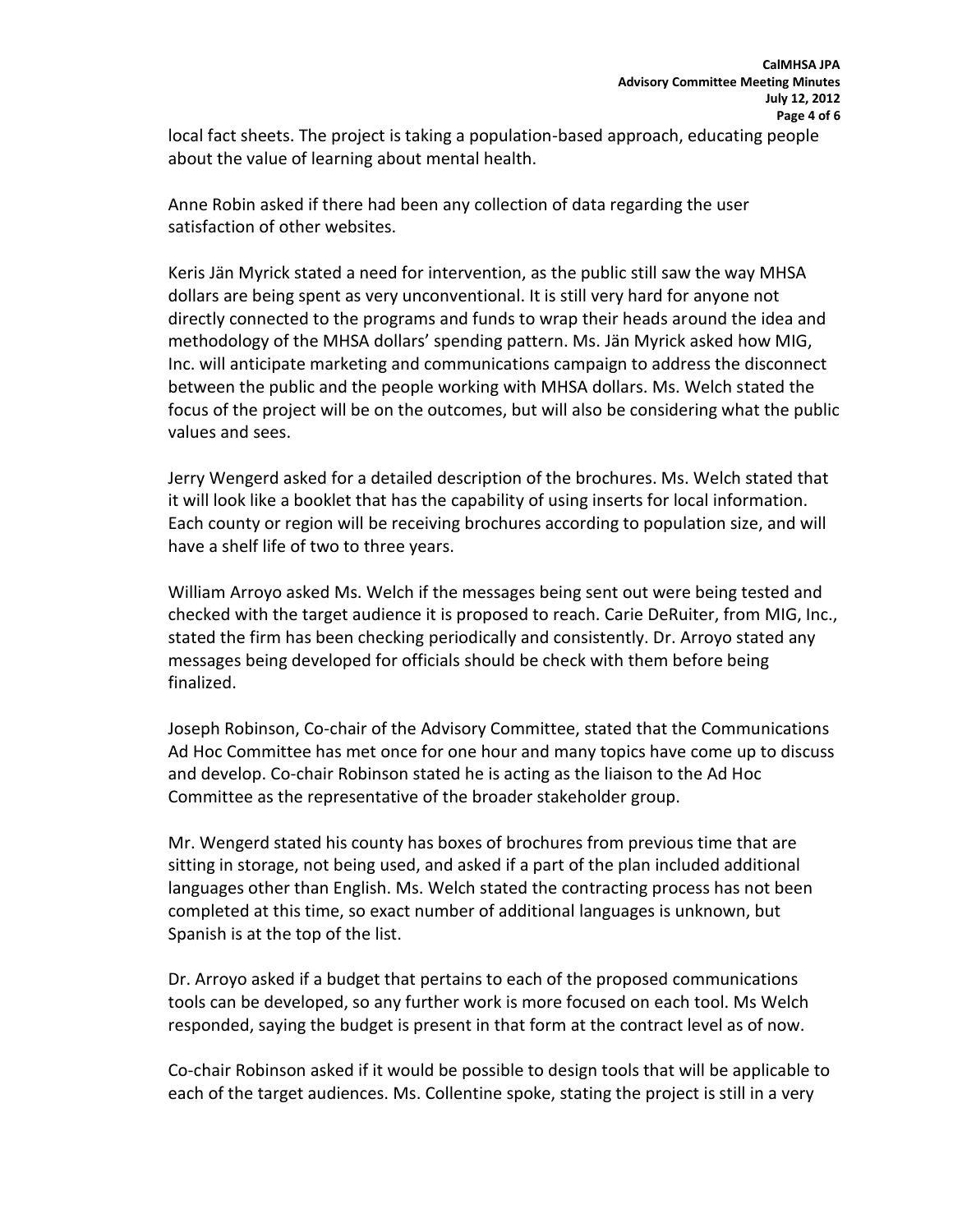early stage, and the Ad Hoc Committee is purely looking for feedback from the Advisory Committee as well as stakeholders in order to move forward in the direction to create the right project.

Ms. Robin stated having yet another website sounds overwhelming, especially for the public to keep up with all the others as well. Ms. Robin asked if it would be possible to create a central website for everyone to come to for all sorts of information. Ms. Robin also pointed out rural counties do not always have access to online information, and paper brochures would work better in those areas.

*Public comment was heard from the following individual(s): Kathleen Derby, NAMI California Viviana Criado,CEMHAC*

## **7. Program Partner Presentation from CCSESA**

Co-chair Bauman called on Ann Collentine, CalMHSA Program Director, for the program partner presentation by CCSESA. Ms. Collentine called on Gaye Smoot, CCSESA Assistant Director, and Joyce Wright, Assistant Superintendent of Sacramento County Office of Education (SCOE), to give an update on the Regional K-12 Student Mental Health Initiative (SMHI). Ms. Smoot stated that because California has a very diverse population along with many urban, suburban, and rural counties, CCSESA is wanting to avoid the "one size fits all" mentality for the counties and districts all across California. Ms. Smoot listed the goals for the SMHI, stating that the emphasis was on K-8, as the focus is on prevention and early intervention of mental illness. There was also an emphasis on supporting and working with existing programs to implement this initiative. Ms. Wright spoke about examples of SMHI throughout California, stating the different programs within different regions, along with the collaborations within those regions for K-12 SMHI.

Dr. Arroyo thanked Ms. Smoot and Ms. Wright for the presentation, stating that there may also be additional federal funding to help these programs.

Co-chair Robinson stated this was a great opportunity to highlight outcomes from some of these projects and to promote the real outcomes of the different programs.

Dr. Arroyo also stated that there may be some opportunities with health care reform and should be looked at for leveraging.

Ms. Jän Myrick stated that actual episodes may occur between 9-12, but the experience and early symptoms of mental illness occur much earlier, within the K-8 time frame.

*Public comment was heard from the following individual(s): Kathleen Derby, NAMI California*